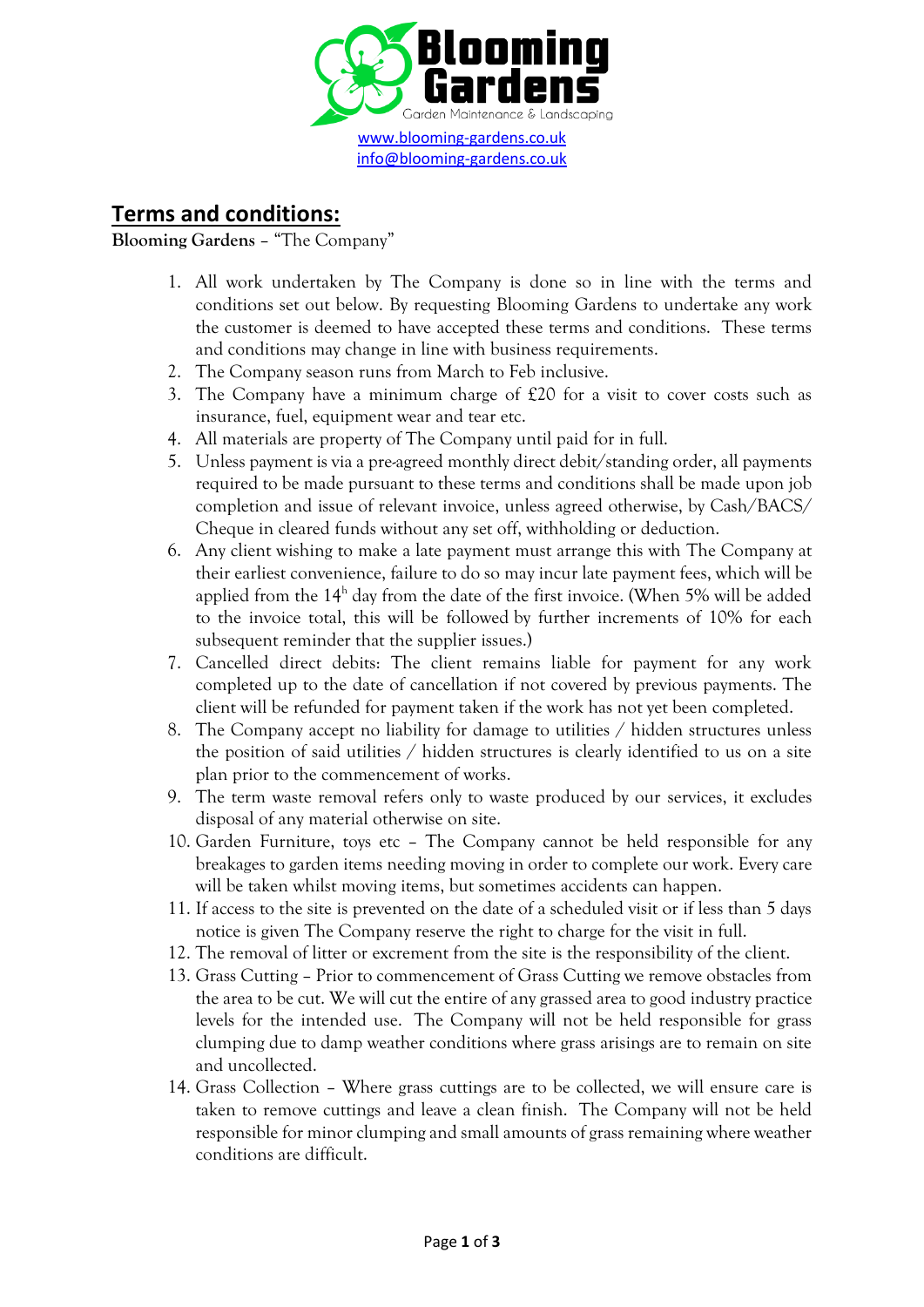

- 15. Strimming We will ensure the grass is cut to the height of the surrounding area and will ensure that arisings are mechanically blown off all public rights of way unless otherwise required in the quote or contract.
- 16. Grass Contamination The Company will take reasonable care to ensure minimum contamination of the surrounding area, obstructions with grass arisings, but will not be held responsible for contamination unless specified in the quote or contract.
- 17. Hedges When maintaining hedges, the specified price is to remove the last 6 months' growth, reduction work will be quoted separately by us. We will carry out hedge trimming where possible, outside the bird nesting season March-July inclusive. If we find an occupied birds nest whilst hedge trimming work will cease and the client will be informed. Work will re-commence as soon as possible after the area becomes un-occupied.
- 18. Pesticides/Herbicides The Company will ensure that pesticide/herbicide application is carried out when weather conditions are suitable. Spraying will be carried out by fully qualified operators, and in compliance with all statutory requirements. Weather depending, we will carry out spraying when programmed. The application of any treatment will be made during appropriate weather conditions.
- 19. Outdoor Cleaning Due to the process of pressure washing any loose or damaged mortar, pointing, paint etc. may become dislodged. Care will be taken to minimize this, any remedial works required would be a separate service. It cannot be guaranteed that all stains such as oil, iron, cement, paint etc.can be removed by standard cleaning practices, removal of such stains may require additional works which would be classed as an additional service. When cleaning wood products it is possible for "furring" of the wood to occur, The Company use methods to minimize this and cannot be held liable for any damage that may occur. Any area of concern should be identified to The Company before commencement of works. The cleaning process of wood may uncover damaged/rotten areas, The Company cannot be held responsible for this.
- 20. Outdoor Cleaning Water Supply An external water supply with adequate flow is required to be supplied by the customer unless arranged by prior agreement where an alternative solution can be arranged. If the supply is from an internal source The Company cannot be held liable for any damages caused by leaks, spills etc.
- 21. Outdoor Cleaning Drainage When cleaning large amounts of water can be used, it is important that drains are clear and free flowing. The Company cannot be held liable for any blockages. Any area of poor drainage or issues with drains should be identified to The Company before commencement of works.
- 22. Outdoor Cleaning Chemical Usage When chemicals are being used for outdoor cleaning purposes it is imperative that the area is kept clear whilst the operation is underway. Once the cleaning operations are completed the area should be kept clear of people/pets/animals until the surface has fully dried or as directed. All chemicals used by The Company are used in accordance with the manufacturer's guidelines and for their intended use.